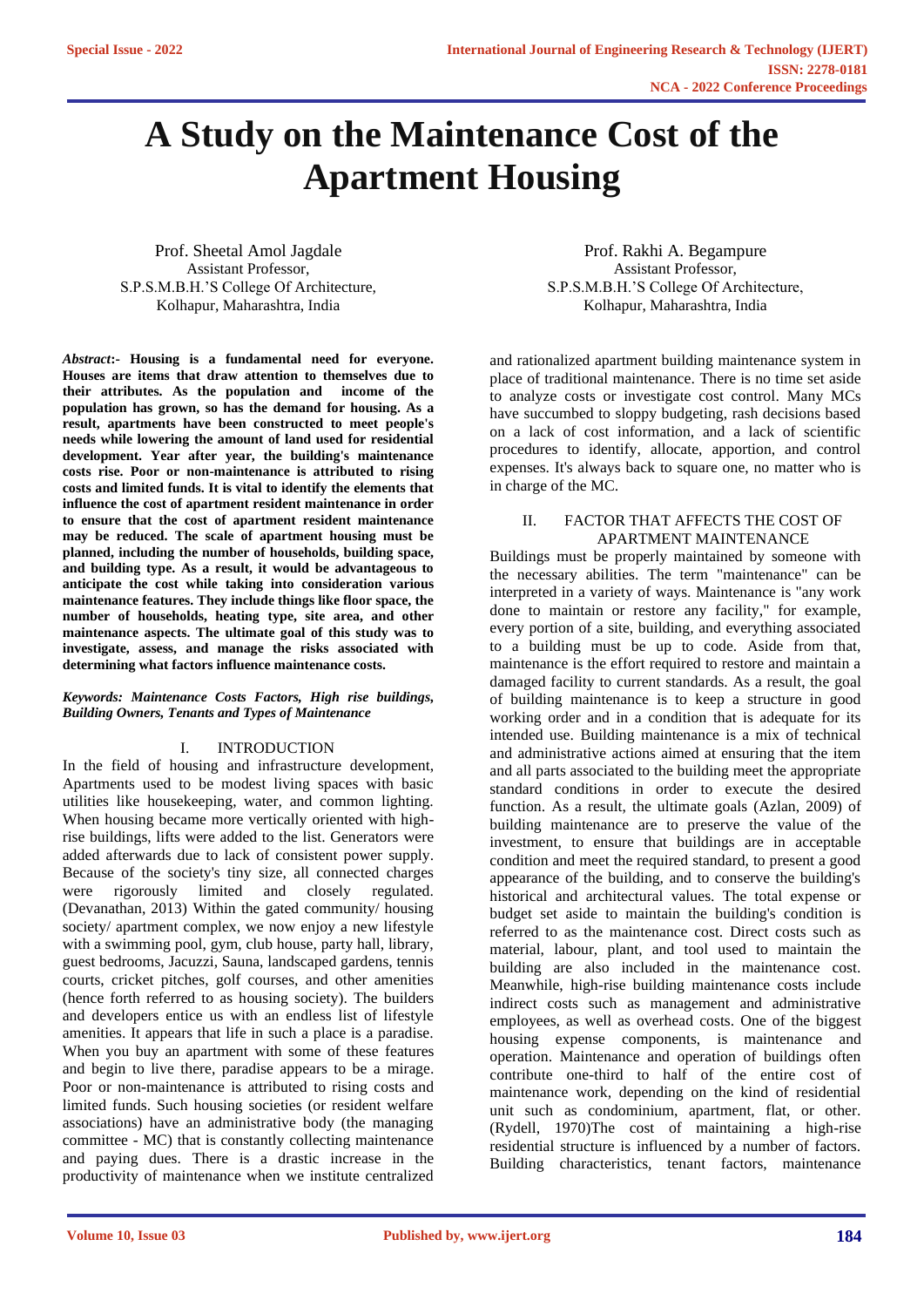factors, new regulation factors, and other elements can all be grouped into five categories.

# *A. Factor of building attributes*

One of the factors that influences upkeep is the building's characteristics. Building characteristics include building age, function, building size, building height, types of structure, building finishes, building materials, and other factors. Every building has its own unique characteristics and peculiarities in the distribution of the overall cost of required maintenance to keep it in excellent working order. Due to the building's rising age, maintenance costs will rise. The maintenance cost is also influenced by the height and area of the building. Building services are a part of the building maintenance process. The building services system should be designed and implemented to ensure that the tenants or occupants of the building live a healthy and safe existence. Every building requires the implementation of building services, which include ventilation, lighting, power, water, sanitation, communication, transportation, and other systems. Building services and structure become factors that influence maintenance costs. In order to inspect, maintain, repair, rehab, and replace the building structure, a significant amount of financial resources must be given. Inspection and maintenance should be performed on a regular basis to ensure the structural stability of the building and to keep the occupants safe. The type of material used has an impact on the cost of maintenance, asset operation, and service life. The materials used to repair and replace broken building components will have an impact on the materials used. The cost of maintaining higher-quality materials is higher (Shabha, 2004).

# *B. Tenant Factor*

The cost of housing maintenance is influenced by the tenant or occupier of a high-rise residential building. Tenants are responsible for up to 25% of the maintenance requirements. As a result, techniques that a landlord might use to bridge the gap between costly maintenance and management of reasonable consumer expectations or demands with tenant and resident participation in housing management (Yip, 2001). Tenant or resident expectations, property use, vandalism by the occupier or a tenant, delay and failure to notify problems, and property accessibility all influence maintenance costs.

# *C. Factor of Maintenance*

The cost of housing maintenance may be heavily influenced by the maintenance component. In general, maintenance factors are classified into two categories: technical and administrative issues. Poor workmanship and poor quality of spare parts and materials are two technical factors that have an impact on maintenance costs. Poor maintenance management, budget constraints, failure to execute maintenance on time, and poor budgetary control are all administrative factors that influence maintenance costs.

# *D. Factor of Regulation*

(Horner, 2002)Changes in local and national regulations have a significant impact on maintenance activity. Many activities of persons participating in the built environment industry are governed by statute. Building code law establishes minimal criteria to ensure that structures are both safe and efficient to use. The goal of building safety laws is to eliminate accidents. This legislation regulates and restricts how maintenance is performed, which has an impact on maintenance costs.

# *E. Additional Factors*

Third-party vandalism is a severe problem that can be found in some high-rise apartment buildings. Damage caused by a third party will necessitate additional maintenance costs to restore the damage. Another element that contributes to rising housing maintenance costs is a lack of or insufficient training for maintenance employees. The performance of maintenance is affected by factors such as staff maintenance or skilled operators.

## III. MAINTENANCE FEES: WHAT ARE THEY AND HOW DO THEY WORK?

The annual cost of repair and maintenance for each flat is 0.75 percent of the total cost of construction. Housekeeping, security guards, equipment used, electricity rates, and other service prices are shared evenly among the inhabitants. Repair and maintenance costs for elevators are also split. A sinking fund of.25% of each flat's cost exists. For rented units, non-occupancy costs of 10% of service charges are imposed. Parking fees are assessed based on the amount of parking spaces given to flat owners.

The following points can be used to divide the costs:

- Electricity for the common area, security arrangements, lift operators, cleaners or janitors, parks and gardens, and other charges are included in the service charge.
- Internal roadways, pumping systems, drainage facilities, elevator service, generator service, street lighting, security equipment, and so on are all included in the repair and maintenance charges.
- Vehicle parking fees: If you own a vehicle and use the parking space available to you, you are subject to these fees. Two-wheelers and four-wheelers have separate charges.
- Water-related fees: The number of water inlets in each flat is used to calculate the water charge.
- Non-occupancy fees: If you don't live in your apartment, you'll be charged this fee, which is within 10% of the service fee.
- Sinking Money: An emergency fund set up for unforeseen events. The governing body of the housing society decides on the fund's size.
- Property tax is levied by the state government's designated body.
- Late payments will incur interest at a rate of up to 21% per annum.
- Insurance premiums; the building and its equipment are frequently insured, and the